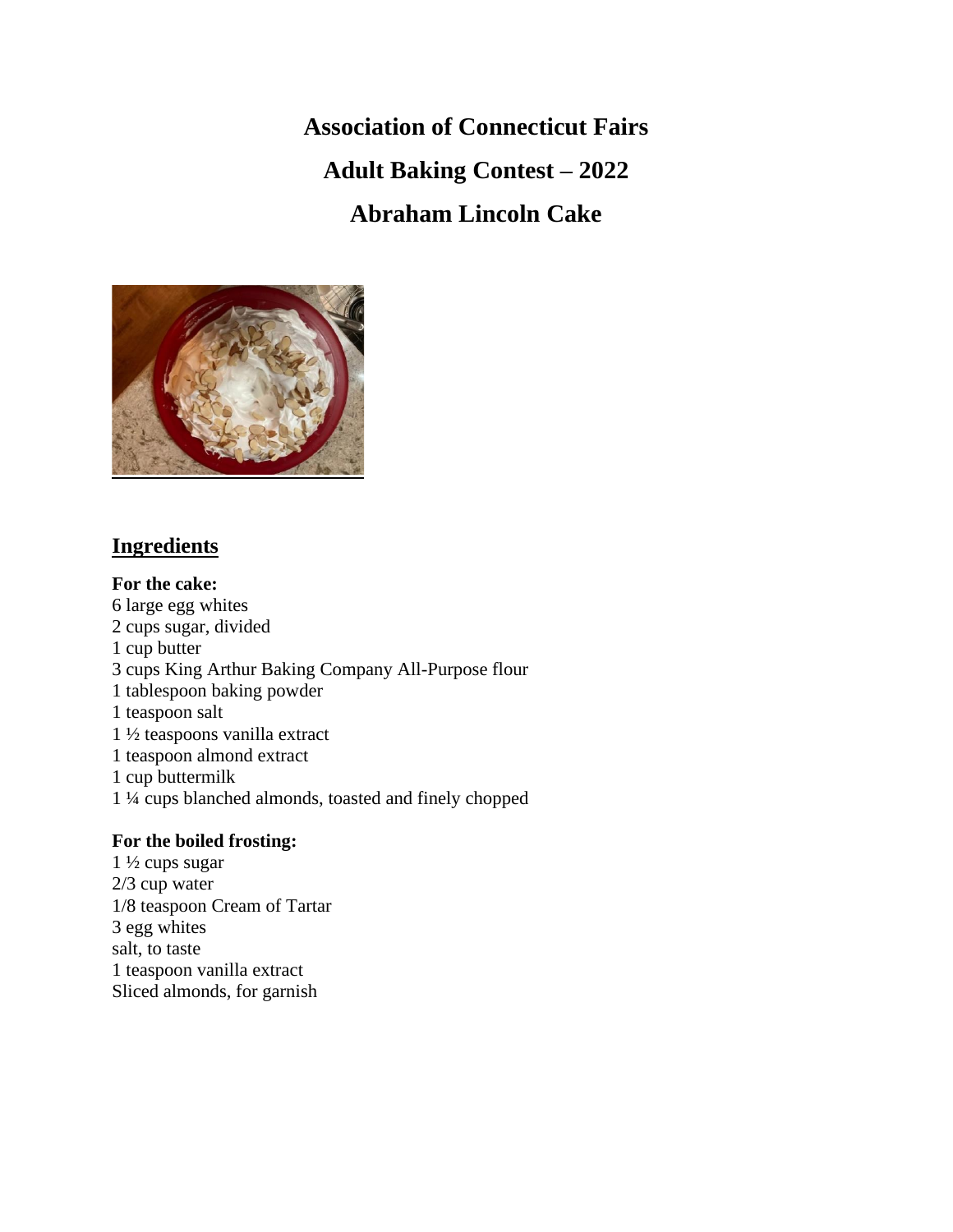# **Directions:**

#### **For the cake:**

- Preheat the oven to 350 degrees F.
- Grease a 10-inch bundt pan
- Beat the egg whites until frothy. Then add 1 cup sugar gradually into the egg whites while beating them, until stiff peaks form. Set aside.
- Cream together the butter and the remaining 1 cup sugar until light and fluffy. Set aside.
- In a separate bowl, sift together the flour, baking powder, and salt. Set aside.
- Combine the vanilla and almond extracts with the buttermilk. Set aside.
- Stir the blanched, toasted, chopped almonds into the flour mixture.
- Then add both the butter/sugar mixture and the buttermilk mixture into the dry ingredients, doing so in thirds and mixing until just combined.
- Gently fold the egg white mixture into the batter, careful not to deflate it or overmix it.
- Pour the batter into the prepared bundt pan.
- Bake until a toothpick inserted into the center comes out clean, about 1 hour.
- Remove the cake from the oven and allow it to cool completely before frosting.

## **For the boiled frosting:**

- In a heavy saucepan on the stovetop over medium heat, combine the  $1\frac{1}{2}$  cups sugar with the water and Cream of Tartar.
- Bring the mixture to a boil, using a wetted brush to remove any sugar crystals.
- Cover the mixture and let it boil until a candy thermometer reads 245 degrees F., for about 3 minutes.
- Beat the 3 egg whites with some salt, until glossy and peaked.
- While you beat the egg whites, slowly and gradually pour the syrup mixture in. Continue beating until the mixture is cool and the frosting is firm and fluffy.
- Fold in the vanilla extract.
- Frost the cake. Be generous with the frosting (you will have extra).
- Garnish the top with sliced almonds.

## **Submit the cake on a foil-wrapped round cardboard no wider than an inch from the cake.**

#### **Judging Criteria Overall appearance 25 points Following Directions 10 points Texture 15 points Aroma 10 points Flavor 40 points TOTAL 100 points**